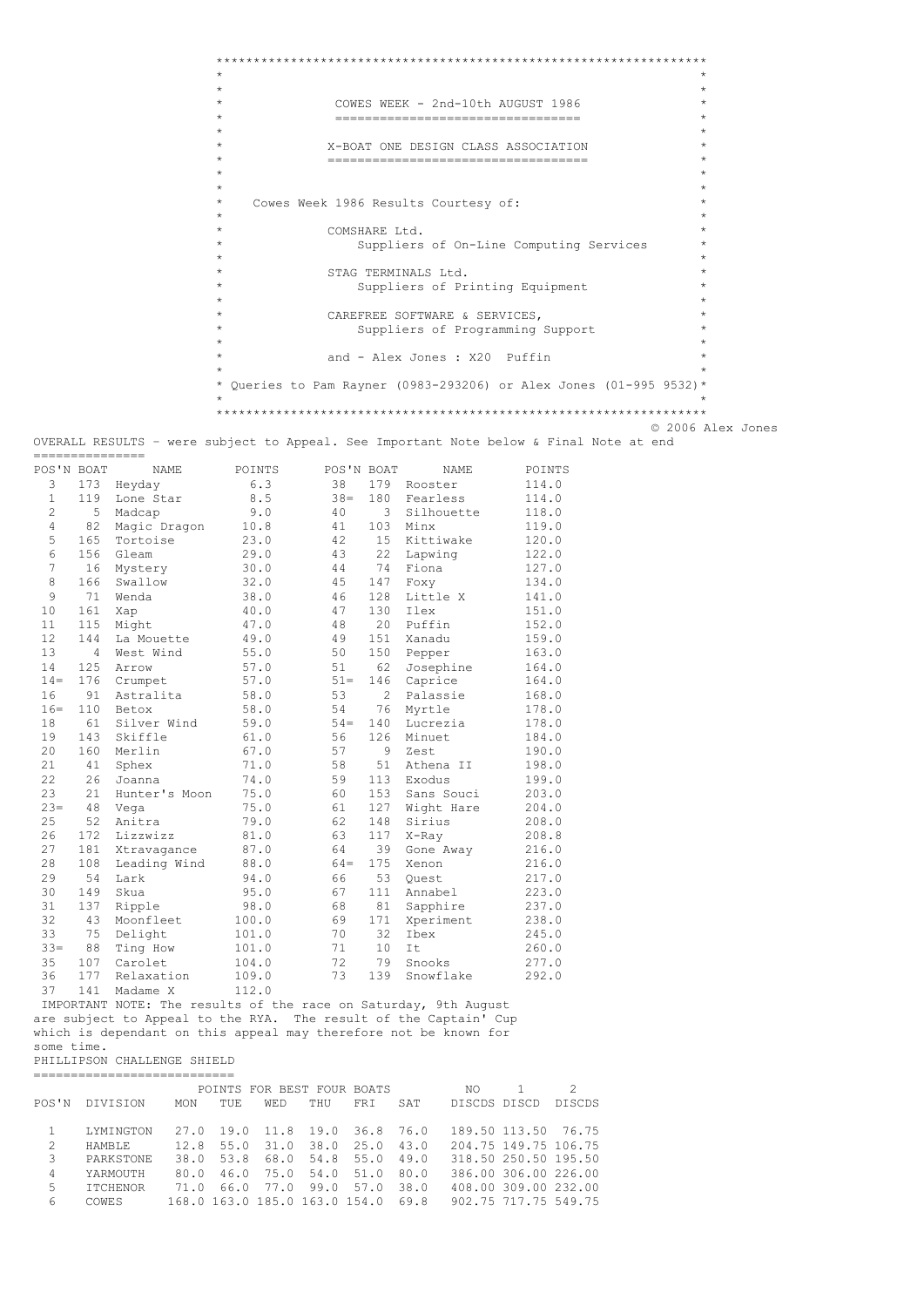| $=$ $=$ $=$ $=$            |               |            | *********************                   |                             |                                            |            |                                                              |        |                |         |                  |        |
|----------------------------|---------------|------------|-----------------------------------------|-----------------------------|--------------------------------------------|------------|--------------------------------------------------------------|--------|----------------|---------|------------------|--------|
|                            |               | $\star$    |                                         | POINTS RACES                |                                            | $\star$    | POINTS TOTALS                                                |        |                |         |                  |        |
| PROVISIONAL OR FINAL F F * |               |            | F<br>F                                  | $\mathbf F$                 | $F$ $F$ $P$ $*$                            | F          | $\mathbf{1}$<br>NO                                           | 2      |                |         | POSITION         |        |
|                            |               |            | SA SU * MO TU WE TH FR SA * SU          |                             |                                            |            | DIS-<br>DIS-                                                 | DIS-   |                |         | LIST             |        |
|                            |               | $3 *$      | 5<br>4                                  | 6<br>7                      | 8                                          | $9 * 10$   |                                                              |        |                |         |                  |        |
|                            | 2             | $\star$    |                                         |                             |                                            | $^{\star}$ | CARDS CARD                                                   | CARDS  |                |         |                  |        |
| BOAT<br>NAME               |               |            |                                         |                             |                                            |            |                                                              |        | POS'N BOAT     |         | NAME             | POINTS |
| 2 Palassie                 |               |            | $20 == * 3848434146$ RE * ==            |                             |                                            |            | 274.0 216.0 168.0                                            |        | $\mathbf{1}$   |         | 128 Little X     | 141.0  |
| 20 Puffin                  |               |            | RE == $*$ 42 36 50 47 45 29 $*$ 5       |                             |                                            |            | 249.0 199.0 152.0                                            |        | 2              | 20      | Puffin           | 152.0  |
| 32 Ibex                    |               |            |                                         |                             |                                            |            | $29 == * == == == 4950 == * == 391.0318.0245.0$              |        | 3              | 150     | Pepper           | 163.0  |
| 51 Athena II               |               |            | $==$ ND * DO 46 48 == 33 == * ==        |                             |                                            |            | 344.0 271.0 198.0                                            |        | 4              | 146     | Caprice          | 164.0  |
| 79 Snooks                  |               |            |                                         |                             |                                            |            | $==$ ND $* == == == == ==$ RE $* ==$ 423.0 350.0 277.0       |        | 5              |         | 2 Palassie       | 168.0  |
|                            |               |            |                                         |                             |                                            |            |                                                              |        |                |         |                  |        |
| 117 X-Ray                  |               |            |                                         |                             |                                            |            | $==$ ND $* ==$ ND RE == DQ 1 $*$ 6 354.8 281.8 208.8         |        | 6              |         | 51 Athena II     | 198.0  |
| 128 Little X               |               |            |                                         |                             |                                            |            | 28 31 * 45 DQ 44 35 43 19 * == 262.0 186.0 141.0             |        | 7              | 117     | X-Ray            | 208.8  |
| 146 Caprice                |               |            |                                         |                             |                                            |            | 23 RE * ND 44 54 45 == 21 * == 301.0 228.0 164.0             |        | 8              | 175     | Xenon            | 216.0  |
| 150 Pepper                 |               |            |                                         |                             |                                            |            | $==$ ND * 43 37 55 42 41 RE * == 276.0 218.0 163.0           |        | 9              | 32      | Ibex             | 245.0  |
| 175 Xenon                  |               |            |                                         |                             |                                            |            | 13 30 * == 52 ND RE 37 == * == 362.0 289.0 216.0             |        | 10             | 79      | Snooks           | 277.0  |
|                            |               |            | *********************                   |                             |                                            |            |                                                              |        |                |         |                  |        |
| HAMBLE                     |               |            |                                         |                             |                                            |            |                                                              |        |                |         |                  |        |
| $=$ $=$ $=$ $=$ $=$        |               |            |                                         |                             | ******************                         |            |                                                              |        |                |         |                  |        |
|                            |               |            |                                         |                             |                                            |            |                                                              |        |                |         |                  |        |
|                            |               |            | POINTS                                  |                             | RACES                                      | $\star$    | POINTS TOTALS                                                |        |                |         |                  |        |
| PROVISIONAL OR FINAL F     | $F^*$         |            | $\mathbf F$<br>$\mathbb F$              | $\mathbf F$<br>$\mathbf F$  | $\mathbb F$<br>$P^*$                       | F          | $\mathbf{1}$<br>NO                                           | 2      |                |         | POSITION         |        |
|                            |               |            | SA SU * MO TU WE TH FR SA * SU          |                             |                                            |            | DIS-DIS-                                                     | DIS-   |                |         | LIST             |        |
|                            | $\mathcal{L}$ | $3*$       | $\overline{4}$<br>- 5                   | 6<br>7                      | 8                                          | $9 * 10$   | CARDS CARD                                                   | CARDS  |                |         |                  |        |
| BOAT<br>NAME               |               | $\star$    |                                         |                             |                                            | $\star$    |                                                              |        | POS'N BOAT     |         | NAME             | POINTS |
| 21 Hunter's Moon           |               |            |                                         |                             |                                            |            | $== 29 * 20 23 RE 27 27 5 * == 169.0 102.0$                  | 75.0   | $\mathbf{1}$   |         | 82 Magic Dragon  | 10.8   |
|                            |               |            |                                         |                             |                                            |            |                                                              |        |                |         |                  |        |
| 53 Ouest                   |               |            | $== 24 \times 49$ 50 RE ND == RE $* ==$ |                             |                                            |            | 357.0 284.0 217.0                                            |        | 2              | 166     | Swallow          | 32.0   |
| 54 Lark                    |               |            | $== == * 18 19 DQ == 39 18 * ==$        |                             |                                            |            | 241.0 167.0                                                  | 94.0   | 3              | 71      | Wenda            | 38.0   |
| 62 Josephine               |               |            |                                         |                             |                                            |            | $== ND * == DQ 10 == 8 == * == 313.0 237.0 164.0$            |        | 4              | 91      | Astralita        | 58.0   |
| 71 Wenda                   |               |            | $== == * 4 31$                          |                             | $5 \t 9 \t 20 \t 20 \t \t \t \t \t \t = 5$ |            | 58.0<br>89.0                                                 | 38.0   | 5              |         | 143 Skiffle      | 61.0   |
| 81 Sapphire                |               |            |                                         |                             |                                            |            | $==$ ND * 52 DQ RE ND == RE * == 386.0 310.0 237.0           |        | 6              |         | 21 Hunter's Moon | 75.0   |
| 82 Magic Dragon            |               |            | $== 1 * 1 3$                            | $\overline{7}$<br>5         | 2 RE * 8                                   |            | 75.8<br>17.8                                                 | 10.8   | 7              |         | 172 Lizzwizz     | 81.0   |
| 88 Ting How                |               |            | $== RE * 37 21$                         |                             | $9\,38\,34 == * ==$                        |            | 212.0 139.0 101.0                                            |        | 8              | 54      | Lark             | 94.0   |
|                            |               |            |                                         |                             |                                            |            |                                                              |        |                |         |                  |        |
| 91 Astralita               | $==$          | $4 *$      |                                         |                             |                                            |            | 87.0<br>$7$ 20 15 29 31 16 * == 118.0                        | 58.0   | 9              | 88      | Ting How         | 101.0  |
| 113 Exodus                 |               |            |                                         |                             |                                            |            | $== 27 * == 39 42 ND == ND * == 345.0 272.0 199.0$           |        | 10             | 179     | Rooster          | 114.0  |
| 127 Wight Hare             |               |            |                                         |                             |                                            |            | $== 28 * 47 45 47 == ND == * == 350.0 277.0 204.0$           |        | 11             |         | 62 Josephine     | 164.0  |
| 143 Skiffle                |               |            | $== 16 * 5 13 22 31 21 RE * == 150.0$   |                             |                                            |            | 92.0                                                         | 61.0   | 12             | 113     | Exodus           | 199.0  |
| 166 Swallow                |               |            | 4 19 * 3 RE RE                          |                             |                                            |            | $4$ 11 14 $* == 168.0$<br>99.0                               | 32.0   | 13             | 127     | Wight Hare       | 204.0  |
| 171 Xperiment              |               |            |                                         |                             |                                            |            | $== == * == 32 == ND == == * == 384.0 311.0 238.0$           |        | 14             | 53      | Quest            | 217.0  |
| 172 Lizzwizz               |               |            |                                         |                             |                                            |            | $== 11 * 41 47 23 20 30 8 * 3 169.0 122.0 81.0$              |        | 15             | 81      | Sapphire         | 237.0  |
|                            |               |            |                                         |                             |                                            |            |                                                              |        |                |         |                  |        |
| 179 Rooster                |               |            | $==$ 35 * DO 34 18 == 4 RE * ==         |                             |                                            |            | 258.0 185.0 114.0                                            |        | 16             | 171     | Xperiment        | 238.0  |
|                            |               |            | *********************                   |                             |                                            |            |                                                              |        |                |         |                  |        |
| <b>ITCHENOR</b>            |               |            |                                         |                             |                                            |            |                                                              |        |                |         |                  |        |
|                            |               |            | *********************                   |                             |                                            |            |                                                              |        |                |         |                  |        |
|                            |               | $^{\star}$ | POINTS                                  | RACES                       |                                            | $\star$    | POINTS TOTALS                                                |        |                |         |                  |        |
| PROVISIONAL OR FINAL F     | $F \star$     |            | $\mathbf F$<br>F                        | $\mathbf F$<br>$\mathbf{F}$ | $F$ $P$ $*$                                | F          | NO<br>$\mathbf{1}$                                           | 2      |                |         | POSITION         |        |
|                            |               |            | SA SU * MO TU WE TH FR SA * SU          |                             |                                            |            | DIS-<br>$DIS-$                                               | $DIS-$ |                |         | LIST             |        |
|                            | 2             | $3 *$      | 4 5 6                                   | 7                           | 8                                          | $9 * 10$   | CARDS CARD                                                   | CARDS  |                |         |                  |        |
|                            |               |            |                                         |                             |                                            |            |                                                              |        |                |         |                  |        |
| BOAT<br>NAME               |               |            |                                         |                             |                                            |            |                                                              |        | POS'N BOAT     |         | NAME             | POINTS |
| $10$ It                    |               |            |                                         |                             |                                            |            | $== == * ND ND ND ND DD DO == * == 405.0 332.0 260.0$        |        | $\mathbf{1}$   |         | 16 Mystery       | 30.0   |
| 15 Kittiwake               |               |            |                                         |                             |                                            |            | $22$ 13 * 36 42 29 40 38 17 * == 202.0 160.0 120.0           |        | $\overline{2}$ |         | 26 Joanna        | 74.0   |
| 16 Mystery                 |               |            |                                         |                             |                                            |            | $6 == * 910 8 7 6 == * == 113.0 40.0 30.0$                   |        | 3              |         | 52 Anitra        | 79.0   |
| 22 Lapwing                 |               |            |                                         |                             |                                            |            | $== 34 * 40 49 40 36 35 11 * == 211.0 162.0 122.0$           |        | 4              |         | 181 Xtravagance  | 87.0   |
| 26 Joanna                  |               |            |                                         |                             |                                            |            | 17 ND * 11 17 20 == 26 RE * == 205.0 132.0 74.0              |        | 5              |         | 149 Skua         | 95.0   |
|                            |               |            |                                         |                             |                                            |            | $==$ == * 51 56 == == 51 RE * == 362.0 289.0 216.0           |        |                |         |                  |        |
| 39 Gone Away               |               |            |                                         |                             |                                            |            |                                                              |        | 6              | 177     | Relaxation       | 109.0  |
| 52 Anitra                  |               |            |                                         |                             |                                            |            | $== RE * 35 15 25 RE 49 4 * == 188.0 128.0 79.0$             |        | 7              | 141     | Madame X         | 112.0  |
| 103 Minx                   |               |            |                                         |                             |                                            |            | 10 21 * 32 24 26 37 RE RE * == 242.0 177.0 119.0             |        | 8              |         | 180 Fearless     | 114.0  |
| 111 Annabel                |               |            |                                         |                             |                                            |            | ND 32 $\star$ == == == 44 48 RE $\star$ == 369.0 296.0 223.0 |        | 9              |         | 103 Minx         | 119.0  |
| 141 Madame X               |               |            |                                         |                             |                                            |            | $25$ 18 * 50 35 33 46 22 22 * == 208.0 158.0 112.0           |        | 10             |         | 15 Kittiwake     | 120.0  |
| 149 Skua                   |               |            |                                         |                             |                                            |            | $==$ 8 * 24 40 30 33 17 24 * == 168.0 128.0 95.0             |        | 11             | 22      | Lapwing          | 122.0  |
| 151 Xanadu                 |               |            |                                         |                             |                                            |            | $== == * 28$ DQ 35 RE 36 == * == 308.0 232.0 159.0           |        | 12             |         | 151 Xanadu       | 159.0  |
| 177 Relaxation             |               |            |                                         |                             |                                            |            | 21 22 $\star$ 33 DQ 36 34 47 6 $\star$ == 232.0 156.0 109.0  |        | 13             |         |                  | 216.0  |
|                            |               |            |                                         |                             |                                            |            |                                                              |        |                |         | 39 Gone Away     |        |
| 180 Fearless               |               |            |                                         |                             |                                            |            | $== == * 27 27 37 RE 23 RE * == 232.0 172.0 114.0$           |        | 14             |         | 111 Annabel      | 223.0  |
| 181 Xtravagance            |               |            |                                         |                             |                                            |            | $11 == * 29 38 24 25 12 26 * == 154.0 116.0 87.0$            |        | 15             | $10$ It |                  | 260.0  |
|                            |               |            | *********************                   |                             |                                            |            |                                                              |        |                |         |                  |        |

COWES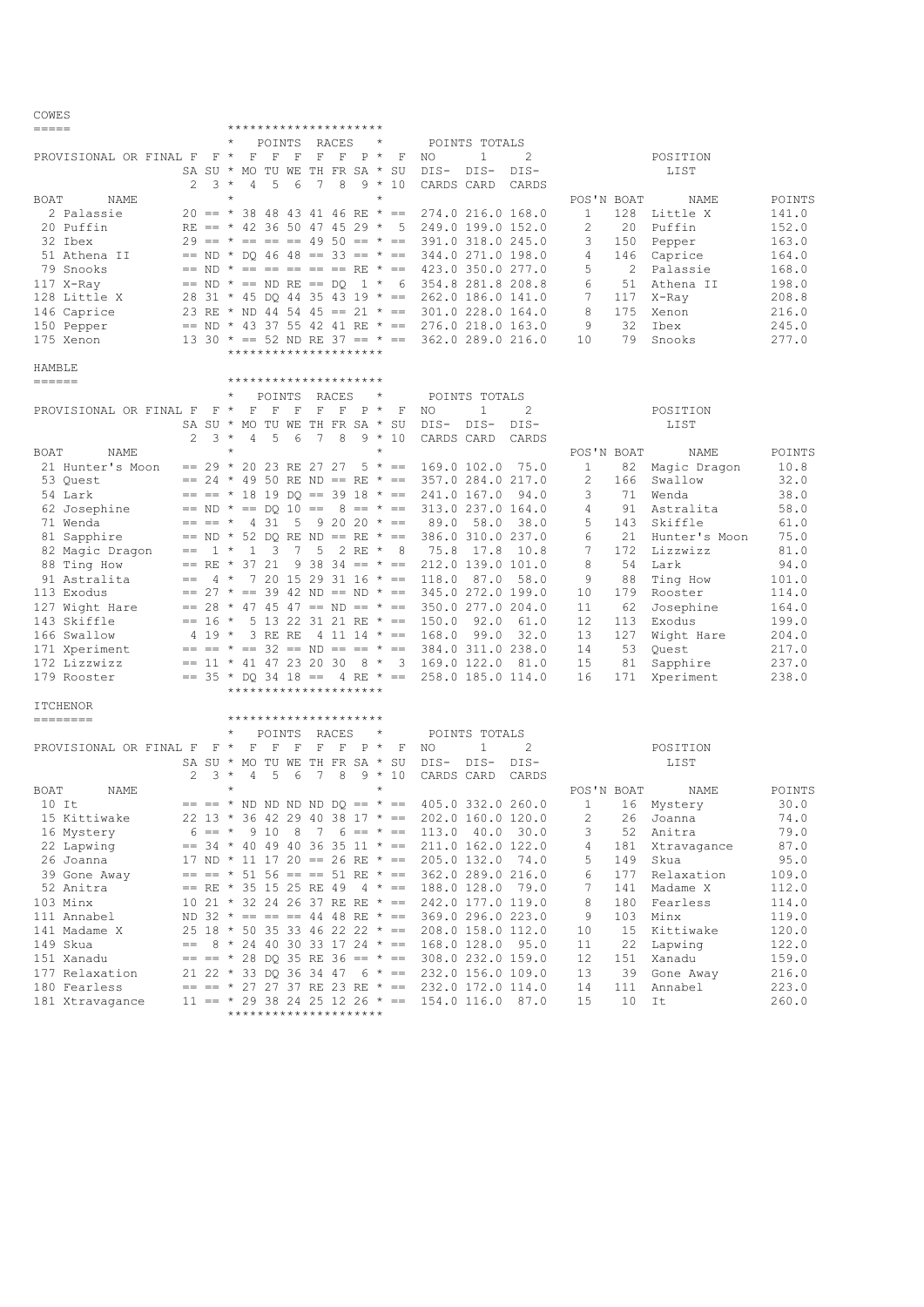## LYMINGTON

| ---------                       |                          |          |              |                                  |              |                |             |             |                                                      |                                                    |               |                                                                |                 |     |                  |        |
|---------------------------------|--------------------------|----------|--------------|----------------------------------|--------------|----------------|-------------|-------------|------------------------------------------------------|----------------------------------------------------|---------------|----------------------------------------------------------------|-----------------|-----|------------------|--------|
|                                 |                          |          | $^{\star}$   |                                  |              | POINTS RACES   |             | $^\star$    |                                                      |                                                    | POINTS TOTALS |                                                                |                 |     |                  |        |
| PROVISIONAL OR FINAL F $F *$    |                          |          | $\mathbf{F}$ | $\mathbf{F}$                     |              | $F$ F          | $F$ $P$ $*$ |             | F                                                    | NO                                                 | 1             | 2                                                              |                 |     | POSITION         |        |
|                                 |                          |          |              | SA SU * MO TU WE TH FR SA * SU   |              |                |             |             |                                                      | DIS-DIS-                                           |               | DIS-                                                           |                 |     | LIST             |        |
|                                 | 2                        | $3 *$    |              | 4<br>-5                          | 6            | 7              | 8           |             | $9 * 10$                                             | CARDS CARD                                         |               | CARDS                                                          |                 |     |                  |        |
| BOAT<br>NAME                    |                          |          |              |                                  |              |                |             | $\star$     |                                                      |                                                    |               |                                                                | POS'N BOAT      |     | NAME             | POINTS |
| 3 Silhouette                    | $\mathbf{1}$             |          |              |                                  |              |                |             |             | $2 * RE 29 3 22 DO == * ==$                          |                                                    |               | 263.0 190.0 118.0                                              | $\mathbf{1}$    |     | 119 Lone Star    | 8.5    |
| 5 Madcap                        |                          | $3 == *$ |              | $\overline{c}$<br>$\overline{2}$ |              | $2 \quad 3$    |             |             | 7 RE $* ==$                                          |                                                    | 74.0 16.0     | 9.0                                                            | $\overline{c}$  | 5   | Madcap           | 9.0    |
| 9 Zest                          |                          |          |              |                                  |              |                |             |             | RE == $*$ 25 DO RE == 25 == $*$ ==                   | 339.0 263.0 190.0                                  |               |                                                                | 3               | 156 | Gleam            | 29.0   |
| 48 Vega                         |                          |          |              |                                  |              |                |             |             |                                                      | $==$ $=$ $*$ 23 16 20 24 16 28 $*$ 2 127.0         | 99.0          | 75.0                                                           | 4               | 161 | Xap              | 40.0   |
| 76 Myrtle                       |                          |          |              |                                  |              |                |             |             |                                                      | $== == * DO 41 NF 14 ND ND * == 316.0 245.0 178.0$ |               |                                                                | 5               | 144 | La Mouette       | 49.0   |
| 119 Lone Star                   |                          |          | $ND == * 16$ | 5                                | $\mathbf{1}$ | $\overline{2}$ |             |             | $1 RE * ==$                                          | 82.5                                               | 24.5          | 8.5                                                            | 6               | 176 | Crumpet          | 57.0   |
| 130 Ilex                        |                          |          |              |                                  |              |                |             |             |                                                      | 27 23 * 34 43 46 48 44 30 * 7 245.0 197.0 151.0    |               |                                                                | 7               | 160 | Merlin           | 67.0   |
| 139 Snowflake                   |                          |          |              |                                  |              |                |             |             |                                                      | $== == * == == == == == == * == 438.0 365.0 292.0$ |               |                                                                | 8               | 48  | Vega             | 75.0   |
| 144 La Mouette                  |                          |          | $1526 * 22$  |                                  |              |                |             |             |                                                      | 4 39 15 15 15 * 4 110.0                            | 71.0          | 49.0                                                           | 9               | 3   | Silhouette       | 118.0  |
| 147 Foxy                        |                          |          |              | $== 12 * 44 DO$                  |              |                |             |             | 6 19 RE == $* ==$                                    | 283.0 207.0 134.0                                  |               |                                                                | 10              | 147 | Foxy             | 134.0  |
| 156 Gleam                       | $== == *$                |          |              | 3                                | 8 2 8        |                |             |             |                                                      | 8 DO 10 $* == 129.0$                               | 57.0          | 29.0                                                           | 11              | 130 | Ilex             | 151.0  |
| 160 Merlin                      |                          |          |              |                                  |              |                |             |             |                                                      | $== == * 15 30 12 10 32 RE * == 157.0$             | 99.0          | 67.0                                                           | 12 <sup>°</sup> | 76  | Myrtle           | 178.0  |
| 161 Xap                         |                          |          |              |                                  |              |                |             |             | $7$ 14 * 12 11 11 6 27 23 * ==                       |                                                    | 90.063.0      | 40.0                                                           | 13              | - 9 | Zest             | 190.0  |
|                                 |                          |          |              |                                  |              |                |             |             |                                                      | $== 6 * 10 14 19 == 14 RE * 1 188.0 115.0$         |               | 57.0                                                           | 14              | 139 | Snowflake        | 292.0  |
| 176 Crumpet                     |                          |          |              | *********************            |              |                |             |             |                                                      |                                                    |               |                                                                |                 |     |                  |        |
|                                 |                          |          |              |                                  |              |                |             |             |                                                      |                                                    |               |                                                                |                 |     |                  |        |
| PARKSTONE                       |                          |          |              | *********************            |              |                |             |             |                                                      |                                                    |               |                                                                |                 |     |                  |        |
| ---------                       |                          |          |              |                                  |              |                |             | $^\star$    |                                                      |                                                    |               |                                                                |                 |     |                  |        |
|                                 |                          |          |              | POINTS                           |              | RACES          |             |             |                                                      |                                                    | POINTS TOTALS |                                                                |                 |     |                  |        |
| PROVISIONAL OR FINAL F F *      |                          |          |              | $\mathbf F$                      |              | $F$ $F$ $F$    | F           | $P^*$       | F                                                    | NO                                                 | $\mathbf{1}$  | $\overline{2}$                                                 |                 |     | POSITION         |        |
|                                 |                          |          |              | SA SU * MO TU WE TH FR SA * SU   |              |                |             |             |                                                      | DIS-                                               | DIS-          | DIS-                                                           |                 |     | LIST             |        |
|                                 | 2                        | $3 *$    |              | 5<br>4                           | 6            | 7              | 8           |             | $9 * 10$                                             | CARDS CARD                                         |               | CARDS                                                          |                 |     |                  |        |
| BOAT<br><b>NAME</b>             |                          |          | $\star$      |                                  |              |                |             | $\star$     |                                                      |                                                    |               |                                                                | POS'N BOAT      |     | NAME             | POINTS |
| 4 West Wind                     | 8                        |          |              |                                  |              |                |             |             |                                                      | $7 * 13 22 16 23 13 13 * == 100.0 77.0$            |               | 55.0                                                           | $\mathbf{1}$    |     | 173 Heyday       | 6.3    |
| 41 Sphex                        | $2 \quad 5 *$            |          |              |                                  |              |                |             |             |                                                      | 8 54 56 17 19 27 * == 181.0 125.0                  |               | 71.0                                                           | $\overline{2}$  |     | 4 West Wind      | 55.0   |
| 43 Moonfleet                    |                          |          |              |                                  |              |                |             |             |                                                      |                                                    |               | $==$ 3 * RE 28 27 21 24 ND * == 222.0 158.0 100.0              | 3               |     | 61 Silver Wind   | 59.0   |
| 61 Silver Wind                  | 9 15 * ND                |          |              |                                  |              | 6 21 30 DO     |             |             |                                                      | $2 * == 195.0 123.0$                               |               | 59.0                                                           | $\overline{4}$  | 41  | Sphex            | 71.0   |
| 74 Fiona                        |                          |          |              |                                  |              |                |             |             |                                                      |                                                    |               | 19 9 * 21 26 41 39 RE == * == 265.0 192.0 127.0                | 5               |     | 108 Leading Wind | 88.0   |
| 107 Carolet                     |                          |          |              |                                  |              |                |             |             |                                                      |                                                    |               | 18 17 $\star$ 19 25 32 28 RE ND $\star$ == 227.0 162.0 104.0   | 6               | 137 | Ripple           | 98.0   |
| 108 Leading Wind == $10 \times$ |                          |          |              |                                  |              |                |             |             |                                                      |                                                    |               | 3 RE 51 16 18 ND $* == 215.0 146.0 88.0$                       | 7               |     | 43 Moonfleet     | 100.0  |
| 126 Minuet                      |                          |          |              |                                  |              |                |             |             |                                                      |                                                    |               | $26$ 20 $\star$ 46 53 53 43 42 RE $\star$ == 295.0 237.0 184.0 | 8               | 107 | Carolet          | 104.0  |
| 137 Ripple                      | $== 36 * 30 33 45 26 RE$ |          |              |                                  |              |                |             |             |                                                      | $9 * == 208.0 143.0$                               |               | 98.0                                                           | - 9             |     | 74 Fiona         | 127.0  |
| 173 Heyday                      | $5\;25\;*14$             |          |              |                                  |              |                |             |             | $1 \quad 4 \quad 1 \quad 5 \quad 1 \quad * \quad ==$ |                                                    | 49.5 24.5     | 6.3                                                            | 10              | 126 | Minuet           | 184.0  |
|                                 |                          |          |              | *********************            |              |                |             |             |                                                      |                                                    |               |                                                                |                 |     |                  |        |
| YARMOUTH                        |                          |          |              |                                  |              |                |             |             |                                                      |                                                    |               |                                                                |                 |     |                  |        |
| ========                        |                          |          |              | *********************            |              |                |             |             |                                                      |                                                    |               |                                                                |                 |     |                  |        |
|                                 |                          |          |              | POINTS                           |              | RACES          |             | $^\star$    |                                                      |                                                    | POINTS TOTALS |                                                                |                 |     |                  |        |
| PROVISIONAL OR FINAL F F *      |                          |          |              | F                                | $F-F$        | $\mathbf{F}$   |             | $F$ $P$ $*$ | F                                                    | NO.                                                | $\mathbf{1}$  | 2                                                              |                 |     | POSITION         |        |
|                                 |                          |          |              | SA SU * MO TU WE TH FR SA * SU   |              |                |             |             |                                                      | DIS-DIS-                                           |               | DIS-                                                           |                 |     | LIST             |        |
|                                 | $\mathcal{L}$            | $3 *$    |              | .5<br>$\overline{4}$             | 6            | 7              | 8           |             | $9 * 10$                                             | CARDS CARD                                         |               | CARDS                                                          |                 |     |                  |        |
| BOAT<br>NAME                    |                          |          | $\star$      |                                  |              |                |             | $\star$     |                                                      |                                                    |               |                                                                | POS'N BOAT      |     | NAME             | POINTS |
| 75 Delight                      |                          |          | $== == * 39$ |                                  |              |                |             |             |                                                      | $9$ 31 32 29 RE $* == 198.0$ 140.0 101.0           |               |                                                                | 1               |     | 165 Tortoise     | 23.0   |
| 110 Betox                       |                          |          |              | RE == $*$ 17 55 14 18            |              |                |             |             | 9 RE $* ==$                                          | 171.0 113.0                                        |               | 58.0                                                           | 2               |     | 115 Might        | 47.0   |
| 115 Might                       |                          |          |              |                                  |              |                |             |             |                                                      | $16 == * 26$ RE 13 12 10 12 * == 142.0             | 73.0          | 47.0                                                           | 3               | 125 | Arrow            | 57.0   |
| 125 Arrow                       |                          |          |              | $12 == * 31 12 34 11 40$         |              |                |             |             |                                                      | $3 * == 131.0 91.0$                                |               | 57.0                                                           | $\overline{4}$  |     | 110 Betox        | 58.0   |
|                                 |                          |          |              |                                  |              |                |             |             |                                                      |                                                    |               |                                                                |                 |     |                  | 101.0  |
| 140 Lucrezia                    |                          |          |              |                                  |              |                |             |             |                                                      |                                                    |               | $== == * ND 18 38 == ND ND * == 316.0 243.0 178.0$             | 5               | 75  | Delight          |        |
| 148 Sirius                      |                          |          |              |                                  |              |                |             |             |                                                      |                                                    |               | 24 33 * ND 51 49 50 == ND * == 345.0 272.0 208.0               | 6               |     | 140 Lucrezia     | 178.0  |
| 153 Sans Souci                  |                          |          |              |                                  |              |                |             |             |                                                      | $== == * 48 57 52 51 52 RE * == 318.0 260.0 203.0$ |               |                                                                | $7\overline{ }$ | 153 | Sans Souci       | 203.0  |

165 Tortoise 14 == \* 6 7 17 13 3 7 \* == 53.0 36.0 23.0 8 148 Sirius 208.0

\*\*\*\*\*\*\*\*\*\*\*\*\*\*\*\*\*\*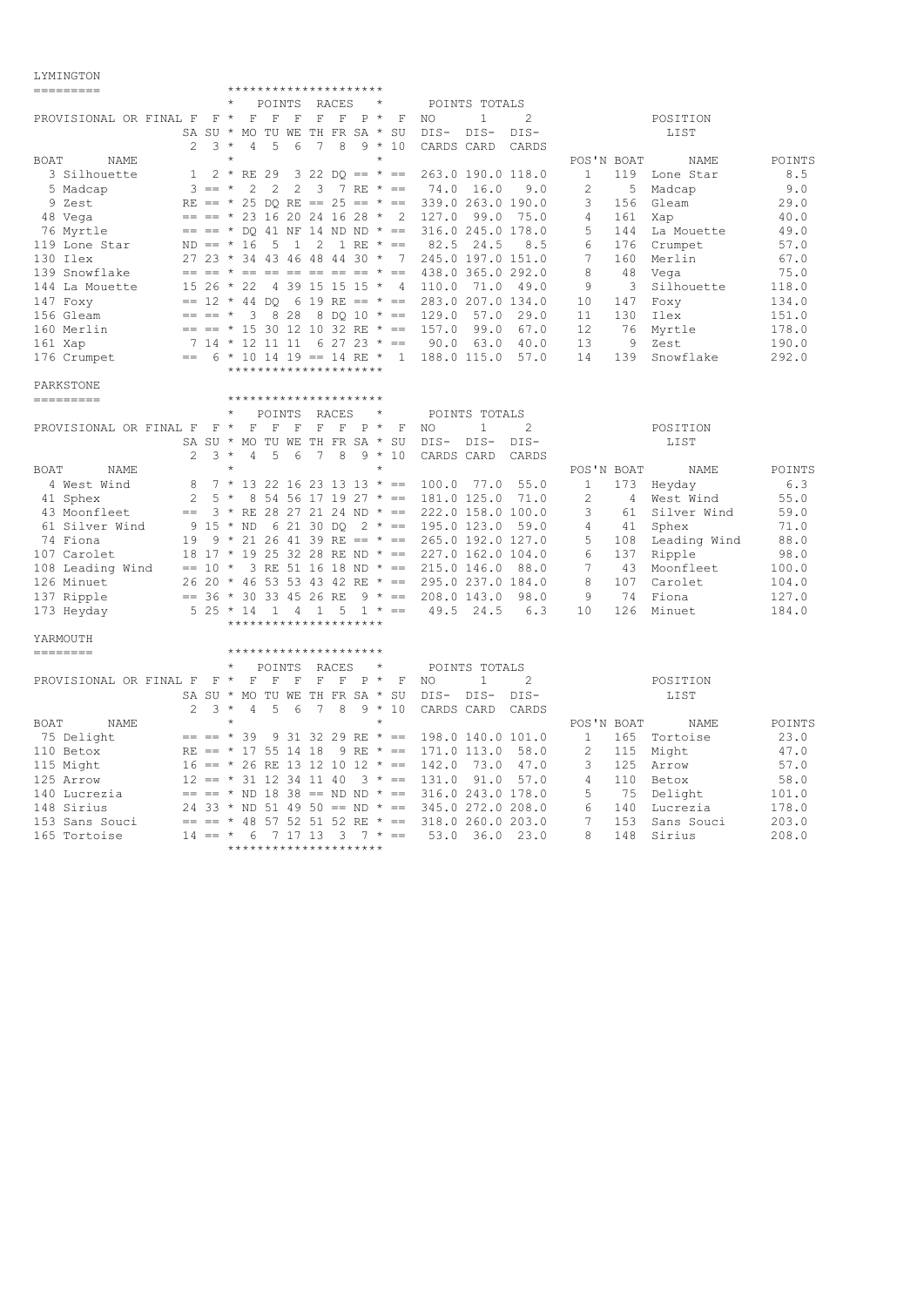## LIFEBOAT SPOONS

|      | ===============            |              |                                    |         |              | *********************   |            |              |       |          |          |                                        |                                                                |               |                   |                 |     |                 |        |
|------|----------------------------|--------------|------------------------------------|---------|--------------|-------------------------|------------|--------------|-------|----------|----------|----------------------------------------|----------------------------------------------------------------|---------------|-------------------|-----------------|-----|-----------------|--------|
|      |                            |              |                                    | $\star$ |              | POINTS                  |            |              | RACES |          | $^\star$ |                                        |                                                                | POINTS TOTALS |                   |                 |     |                 |        |
|      | PROVISIONAL OR FINAL F F * |              |                                    |         | $\mathbf F$  | $\mathbf F$             | – F        | $\mathbb{F}$ | F     | $P^*$    |          | F                                      | NO.                                                            | $\mathbf{1}$  | 2                 |                 |     | POSITION        |        |
|      |                            |              | SA SU * MO TU WE TH FR SA * SU     |         |              |                         |            |              |       |          |          |                                        | DIS-                                                           | DIS-          | DIS-              |                 |     | LIST            |        |
|      |                            | 2            |                                    | $3 *$   | 4            | - 5                     | 6          | 7            | 8     |          |          | $9 * 10$                               | CARDS CARD                                                     |               | CARDS             |                 |     |                 |        |
| BOAT | NAME                       |              |                                    |         |              |                         |            |              |       |          |          |                                        |                                                                |               |                   | POS'N BOAT      |     | NAME            | POINTS |
|      | 2 Palassie                 |              |                                    |         |              |                         |            |              |       |          |          | $20 == * 3848434146 RE * ==$           | 274.0 216.0 168.0                                              |               |                   | $\mathbf{1}$    |     | 82 Magic Dragon | 10.8   |
|      | 3 Silhouette               | $\mathbf{1}$ |                                    |         |              | 2 * RE 29               |            |              |       |          |          | $3$ 22 DO == $* ==$                    | 263.0 190.0 118.0                                              |               |                   | $\overline{c}$  | 166 | Swallow         | 32.0   |
|      | 9 Zest                     |              |                                    |         |              |                         |            |              |       |          |          |                                        | RE == $*$ 25 DO RE == 25 == $*$ == 339.0 263.0 190.0           |               |                   | 3               | 125 | Arrow           | 57.0   |
|      | 15 Kittiwake               |              |                                    |         |              |                         |            |              |       |          |          |                                        | 22 13 * 36 42 29 40 38 17 * == 202.0 160.0 120.0               |               |                   | 4               | 91  | Astralita       | 58.0   |
|      | 20 Puffin                  |              |                                    |         |              |                         |            |              |       |          |          |                                        | RE == $*$ 42 36 50 47 45 29 $*$ 5 249.0 199.0 152.0            |               |                   | 5               | 61  | Silver Wind     | 59.0   |
|      | 21 Hunter's Moon           |              | $== 29 * 20 23 RE 27 27$           |         |              |                         |            |              |       |          |          | $5 * ==$                               | 169.0 102.0                                                    |               | 75.0              | 6               | 143 | Skiffle         | 61.0   |
|      | 26 Joanna                  |              | 17 ND * 11 17 20 == 26 RE * ==     |         |              |                         |            |              |       |          |          |                                        | 205.0 132.0                                                    |               | 74.0              | $7\phantom{.0}$ | 26  | Joanna          | 74.0   |
|      | 32 Ibex                    |              | $29 == * == == == 49 50 == * ==$   |         |              |                         |            |              |       |          |          |                                        | 391.0 318.0 245.0                                              |               |                   | 8               | 21  | Hunter's Moon   | 75.0   |
|      | 39 Gone Away               |              |                                    |         |              |                         |            |              |       |          |          |                                        | $== == * 51$ 56 == == 51 RE * == 362.0 289.0 216.0             |               |                   | $8 =$           | 48  | Vega            | 75.0   |
|      | 48 Vega                    |              |                                    |         |              |                         |            |              |       |          |          |                                        | $==$ $=$ $*$ 23 16 20 24 16 28 $*$ 2 127.0 99.0                |               | 75.0              | 10              | 52  | Anitra          | 79.0   |
|      | 51 Athena II               |              | $==$ ND * DO 46 48 == 33 == * ==   |         |              |                         |            |              |       |          |          |                                        | 344.0 271.0 198.0                                              |               |                   | 11              | 172 | Lizzwizz        | 81.0   |
|      | 52 Anitra                  |              | $==$ RE * 35 15 25 RE 49           |         |              |                         |            |              |       |          |          |                                        | $4 * == 188.0 128.0$                                           |               | 79.0              | 12              | 181 | Xtravagance     | 87.0   |
|      | 53 Quest                   |              |                                    |         |              |                         |            |              |       |          |          |                                        | $==$ 24 * 49 50 RE ND == RE * == 357.0 284.0 217.0             |               |                   | 13              | 54  | Lark            | 94.0   |
|      | 54 Lark                    |              |                                    |         |              |                         |            |              |       |          |          |                                        | $== == * 18 19 DQ == 39 18 * == 241.0 167.0$                   |               | 94.0              | 14              | 149 | Skua            | 95.0   |
|      | 61 Silver Wind             |              | 9 15 * ND                          |         |              |                         | 6 21 30 DO |              |       |          |          |                                        | $2 * == 195.0 123.0$                                           |               | 59.0              | 15              | 75  | Delight         | 101.0  |
|      | 62 Josephine               |              |                                    |         |              |                         |            |              |       |          |          |                                        | $==$ ND $* ==$ DO 10 == 8 == $* ==$ 313.0 237.0 164.0          |               |                   | $15 -$          | 88  | Ting How        | 101.0  |
|      | 74 Fiona                   | 19           |                                    |         |              |                         |            |              |       |          |          |                                        | $9 * 21 26 41 39 RE == * == 265.0 192.0 127.0$                 |               |                   | 17              | 107 | Carolet         | 104.0  |
|      | 75 Delight                 |              | $== == * 39$                       |         |              |                         |            |              |       |          |          | 9 31 32 29 RE $* ==$                   | 198.0 140.0 101.0                                              |               |                   | 18              | 177 | Relaxation      | 109.0  |
|      | 76 Myrtle                  |              |                                    |         |              |                         |            |              |       |          |          |                                        | $== == * DO 41 NF 14 ND ND * == 316.0 245.0 178.0$             |               |                   | 19              | 141 | Madame X        | 112.0  |
|      | 79 Snooks                  |              |                                    |         |              |                         |            |              |       |          |          | $==$ ND $* == == == == == &$ $RE * ==$ |                                                                |               | 423.0 350.0 277.0 | 20              | 180 | Fearless        | 114.0  |
|      | 82 Magic Dragon            | $==$         |                                    | $1 *$   | $\mathbf{1}$ | $\overline{\mathbf{3}}$ |            | 7 5          |       | 2 RE * 8 |          |                                        | 75.8                                                           | 17.8          | 10.8              | 21              | 3   | Silhouette      | 118.0  |
|      | 88 Ting How                |              | $== RE * 37 21$                    |         |              |                         |            |              |       |          |          |                                        | $9$ 38 34 == $\star$ == 212.0 139.0 101.0                      |               |                   | 22              | 103 | Minx            | 119.0  |
|      | 91 Astralita               | $==$         |                                    | $4 *$   |              |                         |            |              |       |          |          | 7 20 15 29 31 16 $* ==$                | 118.0 87.0                                                     |               | 58.0              | 23              | 15  | Kittiwake       | 120.0  |
|      | 103 Minx                   |              |                                    |         |              |                         |            |              |       |          |          |                                        | 10 21 * 32 24 26 37 RE RE * == 242.0 177.0 119.0               |               |                   | 24              | 74  | Fiona           | 127.0  |
|      | 107 Carolet                |              |                                    |         |              |                         |            |              |       |          |          |                                        | 18 17 * 19 25 32 28 RE ND * == 227.0 162.0 104.0               |               |                   | 25              | 147 | Foxy            | 134.0  |
|      | 111 Annabel                |              |                                    |         |              |                         |            |              |       |          |          |                                        | ND 32 $* == == 44$ 48 RE $* == 369.0$ 296.0 223.0              |               |                   | 26              | 128 | Little X        | 141.0  |
|      | 113 Exodus                 |              |                                    |         |              |                         |            |              |       |          |          | $== 27 * == 39 42 ND == ND * ==$       | 345.0 272.0 199.0                                              |               |                   | 27              | 20  | Puffin          | 152.0  |
|      | 125 Arrow                  |              | $12 == * 31 12 34 11 40$           |         |              |                         |            |              |       |          |          |                                        | $3 * == 131.0$                                                 | 91.0          | 57.0              | 28              | 151 | Xanadu          | 159.0  |
|      | 126 Minuet                 |              |                                    |         |              |                         |            |              |       |          |          |                                        | 26 20 * 46 53 53 43 42 RE * == 295.0 237.0 184.0               |               |                   | 29              | 150 | Pepper          | 163.0  |
|      | 127 Wight Hare             |              |                                    |         |              |                         |            |              |       |          |          |                                        | $== 28 * 47 45 47 == ND == * == 350.0 277.0 204.0$             |               |                   | 30              | 62  | Josephine       | 164.0  |
|      | 128 Little X               |              |                                    |         |              |                         |            |              |       |          |          |                                        | 28 31 * 45 DO 44 35 43 19 * == 262.0 186.0 141.0               |               |                   | 31              |     | 2 Palassie      | 168.0  |
|      | 139 Snowflake              |              |                                    |         |              |                         |            |              |       |          |          |                                        | $== == * == == == == == == * == 438.0 365.0 292.0$             |               |                   | 32              | 76  | Myrtle          | 178.0  |
|      | 140 Lucrezia               |              |                                    |         |              |                         |            |              |       |          |          |                                        | $== == * ND 18 38 == ND ND * == 316.0 243.0 178.0$             |               |                   | $32 -$          | 140 | Lucrezia        | 178.0  |
|      | 141 Madame X               |              |                                    |         |              |                         |            |              |       |          |          |                                        | $25$ 18 $\star$ 50 35 33 46 22 22 $\star$ == 208.0 158.0 112.0 |               |                   | 34              | 126 | Minuet          | 184.0  |
|      | 143 Skiffle                |              | $== 16 *$                          |         |              |                         |            |              |       |          |          |                                        | $5$ 13 22 31 21 RE $* == 150.0$                                | 92.0          | 61.0              | 35              | 9   | Zest            | 190.0  |
|      | 147 Foxy                   |              | $== 12 * 44 DO$                    |         |              |                         |            |              |       |          |          | 6 19 RE == $* ==$                      | 283.0 207.0 134.0                                              |               |                   | 36              | 51  | Athena II       | 198.0  |
|      | 149 Skua                   | $==$         |                                    |         |              |                         |            |              |       |          |          |                                        | $8 * 24 40 30 33 17 24 * == 168.0 128.0$                       |               | 95.0              | 37              | 113 | Exodus          | 199.0  |
|      | 150 Pepper                 |              |                                    |         |              |                         |            |              |       |          |          |                                        | $==$ ND * 43 37 55 42 41 RE * == 276.0 218.0 163.0             |               |                   | 38              | 153 | Sans Souci      | 203.0  |
|      | 151 Xanadu                 |              |                                    |         |              |                         |            |              |       |          |          |                                        | $== == * 28$ DQ 35 RE 36 == * == 308.0 232.0 159.0             |               |                   | 39              | 127 | Wight Hare      | 204.0  |
|      | 153 Sans Souci             |              |                                    |         |              |                         |            |              |       |          |          |                                        | $==$ $=$ $*$ 48 57 52 51 52 RE $*$ $==$ 318.0 260.0 203.0      |               |                   | 40              | 39  | Gone Away       | 216.0  |
|      | 166 Swallow                |              | $4 \t19$ *                         |         |              | 3 RE RE                 |            |              |       |          |          | $4$ 11 14 $* ==$                       | 168.0                                                          | 99.0          | 32.0              | $40 =$          | 175 | Xenon           | 216.0  |
|      | 171 Xperiment              |              | $== == * == 32 == ND == == * ==$   |         |              |                         |            |              |       |          |          |                                        | 384.0 311.0 238.0                                              |               |                   | 42              | 53  | Quest           | 217.0  |
|      | 172 Lizzwizz               |              | $== 11 * 41 47 23 20 30$           |         |              |                         |            |              |       |          |          |                                        | $8 * 3 169.0 122.0$                                            |               | 81.0              | 43              | 111 | Annabel         | 223.0  |
|      | 175 Xenon                  |              | 13 30 $* == 52$ ND RE 37 == $* ==$ |         |              |                         |            |              |       |          |          |                                        | 362.0 289.0 216.0                                              |               |                   | 44              | 171 | Xperiment       | 238.0  |
|      | 177 Relaxation             |              | 21 22 * 33 DO 36 34 47             |         |              |                         |            |              |       |          |          | $6 * ==$                               |                                                                |               | 232.0 156.0 109.0 | 45              | 32  | Ibex            | 245.0  |
|      | 180 Fearless               |              |                                    |         |              |                         |            |              |       |          |          |                                        | $== == * 27 27 37 RE 23 RE * == 232.0 172.0 114.0$             |               |                   | 46              | 79  | Snooks          | 277.0  |
|      | 181 Xtravagance            |              |                                    |         |              |                         |            |              |       |          |          | $11 == * 29 38 24 25 12 26 * ==$       | 154.0 116.0 87.0                                               |               |                   | 47              | 139 | Snowflake       | 292.0  |
|      |                            |              |                                    |         |              | *********************   |            |              |       |          |          |                                        |                                                                |               |                   |                 |     |                 |        |
|      |                            |              |                                    |         |              |                         |            |              |       |          |          |                                        |                                                                |               |                   |                 |     |                 |        |